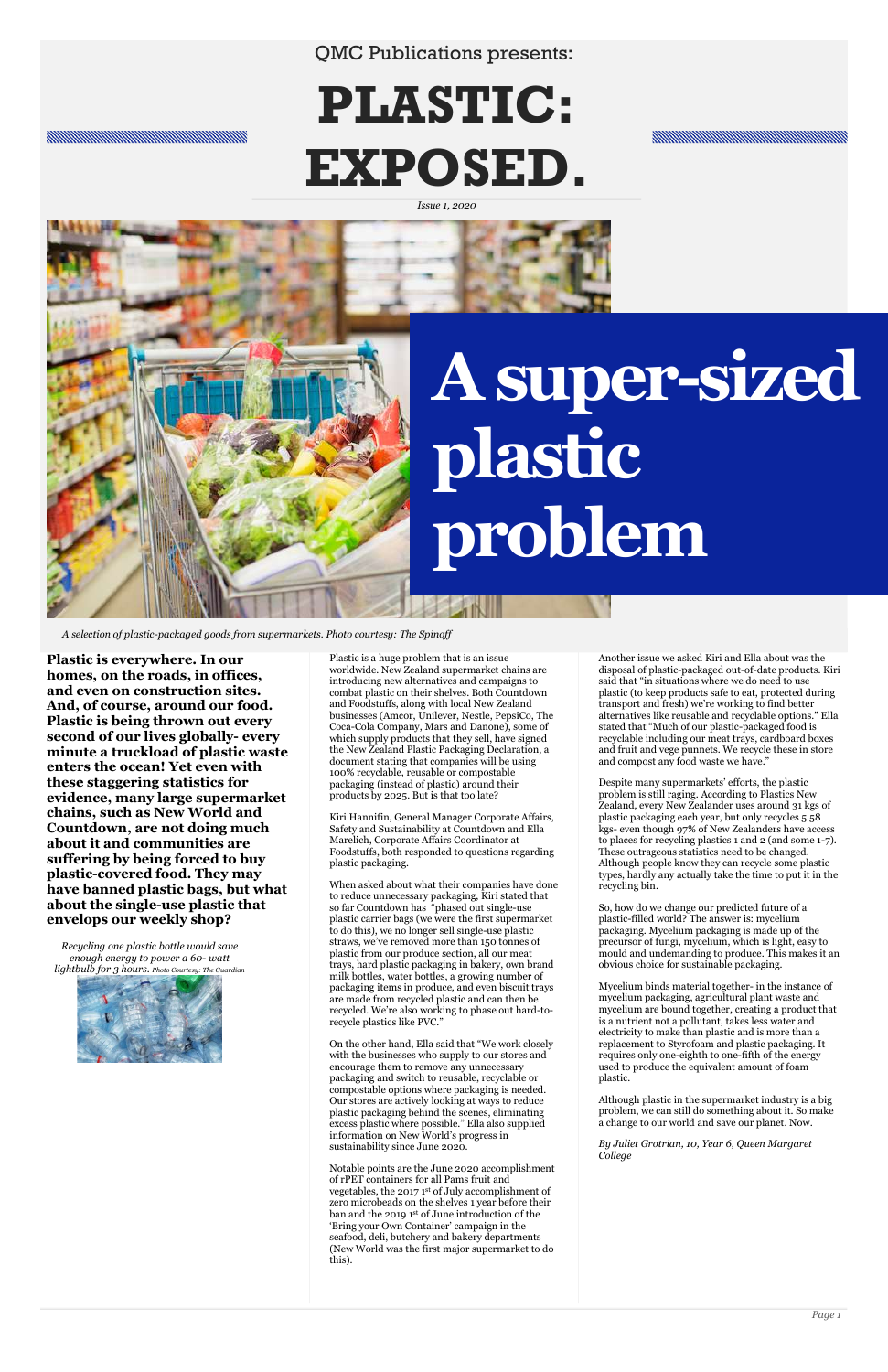## Issue 1, 2020 **PLASTIC: EXPOSED.**